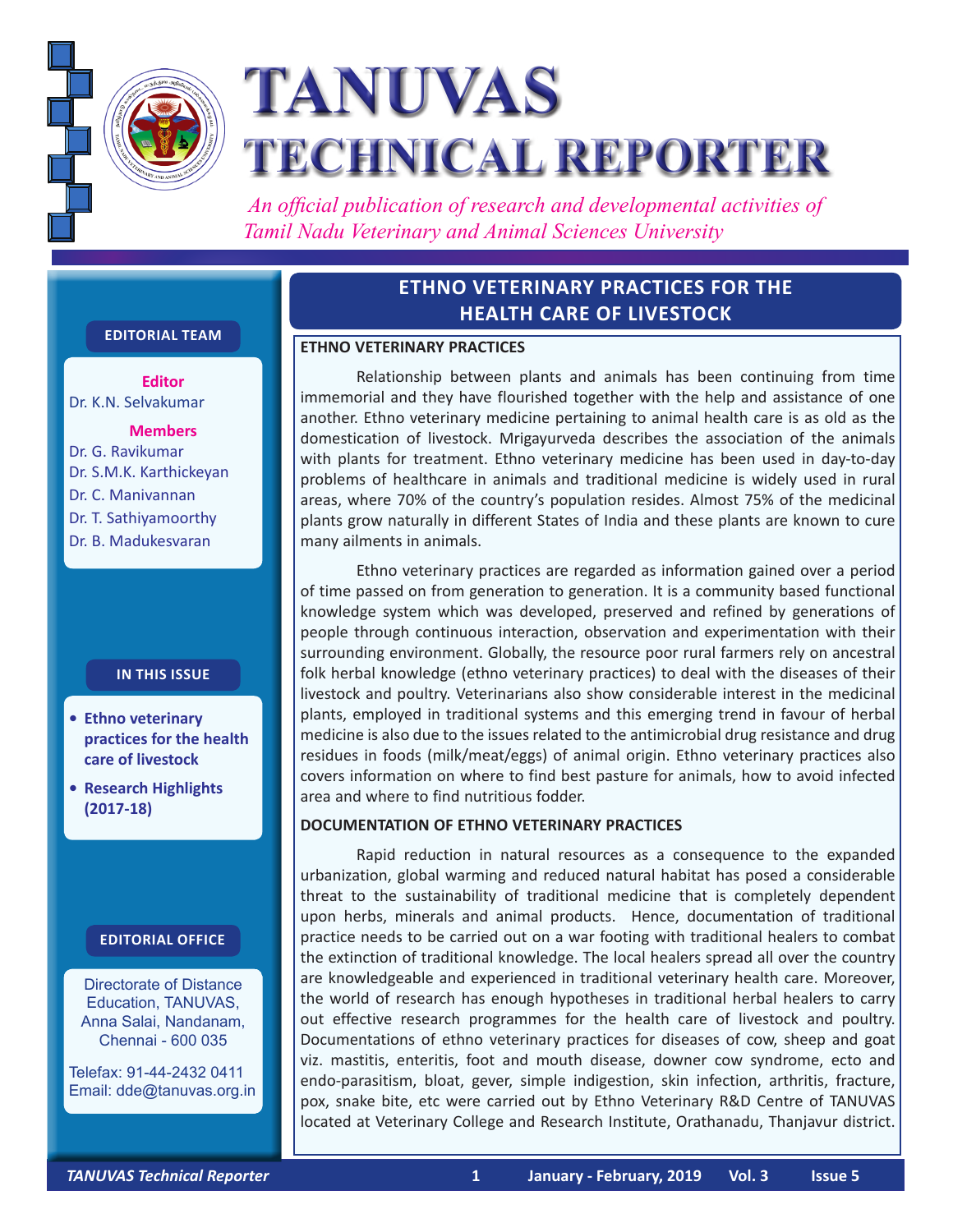Documentations of Ethno-veterinary practices for diseases of poultry such as Ranikhet disease, enteritis and fowl pox were also carried out.

#### **ETHNO VETERINARY PRACTICES FOR HEALTH CARE**

Based on the validations carried out through ICAR-Outreach Programme on ethno veterinary medicine, ethno veterinary practices are being advocated successfully for the primary health care of livestock and poultry against several diseases. For instance, ethno veterinary practice is advocated for the treatment of mastitis which is a devastating and multi-etiological disease involving microbes with mixed infection. It is economically important which needs immediate intervention. In TANUVAS, the following recipe is being advised for the treatment of mastitis in dairy cows. The whole Aloe vera sheath with intact skin is cut into small pieces to which 100 grams of turmeric powder and 10 grams slacked lime are added and ground well to make it into a thick paste. This will be kept as the stock paste which should be prepared afresh every day of the treatment. Milk from the udder should be completely removed and about 100 grams of paste mixed and diluted with 175 ml of water is applied on the entire surface of the udder. This procedure is repeated for six times a day removing the milk from the udder before each application of the paste. Application over the udder should be done at least for three days in acute conditions.

For treating oral lesions of foot and mouth disease, Cumin (*Cuminum ciminum*) 10 g, Fenugreek (*Trigonella foenum-graecum*) 10 g, Pepper (*Piper nigrum*) 10 g, Turmeric powder (*Curcuma longa*) 10 g, Garlic (*Allium sativum*) 4 Nos., Jaggery 100 g as Treacle, Coconut gratings (one coconut) are required. Cumin, Fenugreek and Pepper are to be soaked for 30 minutes and then ground. The remaining components need to be mixed in a grinder and added with coconut gratings. All the ground components are mixed together and applied over the oral lesions and can be administered orally.

For treating foot lesions, Garlic (*Allium sativum*) 10 Nos, Turmeric powder (*Curcuma. longa*) 10 g, Tulsi leaves (*Ocimum sanctum*) 10 Nos, Acalypha leaves (*Acalypha indica*) 10 Nos, Henna leaves (*Lawsonia inermis*) 10 Nos and neem leaves (*Azadirachta indica*) 10 Nos. are taken and the ingredients are ground and mixed with gingelly oil and boiled. This mixture is then cooled and applied on the foot lesions for recovery.

#### **HERBAL RESEARCH FOR LIVESTOCK HEALTH**

Since the last two decades, herbal research community has contributed to the understanding of the principles and mechanisms of actions of a large variety of herbal preparations and Ethno Veterinary Research and Development Centre of TANUVAS located at Veterinary College and Research Institute, Orathanadu focuses on research and development of products for the diseases of economical importance in livestock and poultry. Research on infertility, mastitis and hepatoprotective activity of various medicinal plants are in progress under ICAR – Outreach Programme on Ethno Veterinary Medicine.

With the introduction of Post-Graduate Diploma in Ethno Veterinary Practices (PGDEVP), herbal research on anti-cancer potential, endo and ecto-parasite infestations, enteritis, respiratory tract infections, antimicrobial activities, immunomodulatory activities, meta analysis of herbal approaches in combating urolithiasis, reverse pharmacology studies of ethnoveterinary practices and evaluation of phytochemicals have been carried out. Documentation of herbal recipes from Tamil Nadu, Kerala and Karnataka and impact of herbal recipes on livestock health were also carried out as a part of herbal research. Moreover, research programmes on evaluation of expression of pro-inflammatory cytokines with antimastitic herbal spray, validation of polyherbal antifungal formulation, and validation of herbal formulation for infertility are in progress under PGDEVP. Evaluation of herbs for efficacy and safety may provide a valuable lead for further targeted research that could generate marketable products with standardized extracts of isolated compounds or modified compounds of natural origin.

#### **PHYTOCHEMISTRY**

Phytochemicals are biologically active, naturally occurring chemical compounds found in plants that protect the plants from diseases and damage and contribute to the plant's colour, aroma and flavour. Plants contain more than 4,000 phytochemicals that have been catalogued such as alkaloids, steroids, tannins, glycosides, volatile oils, fixed oils, resins, phenols and flavonoids. The beneficial medicinal effects of plant materials typically result from the combination of these secondary products.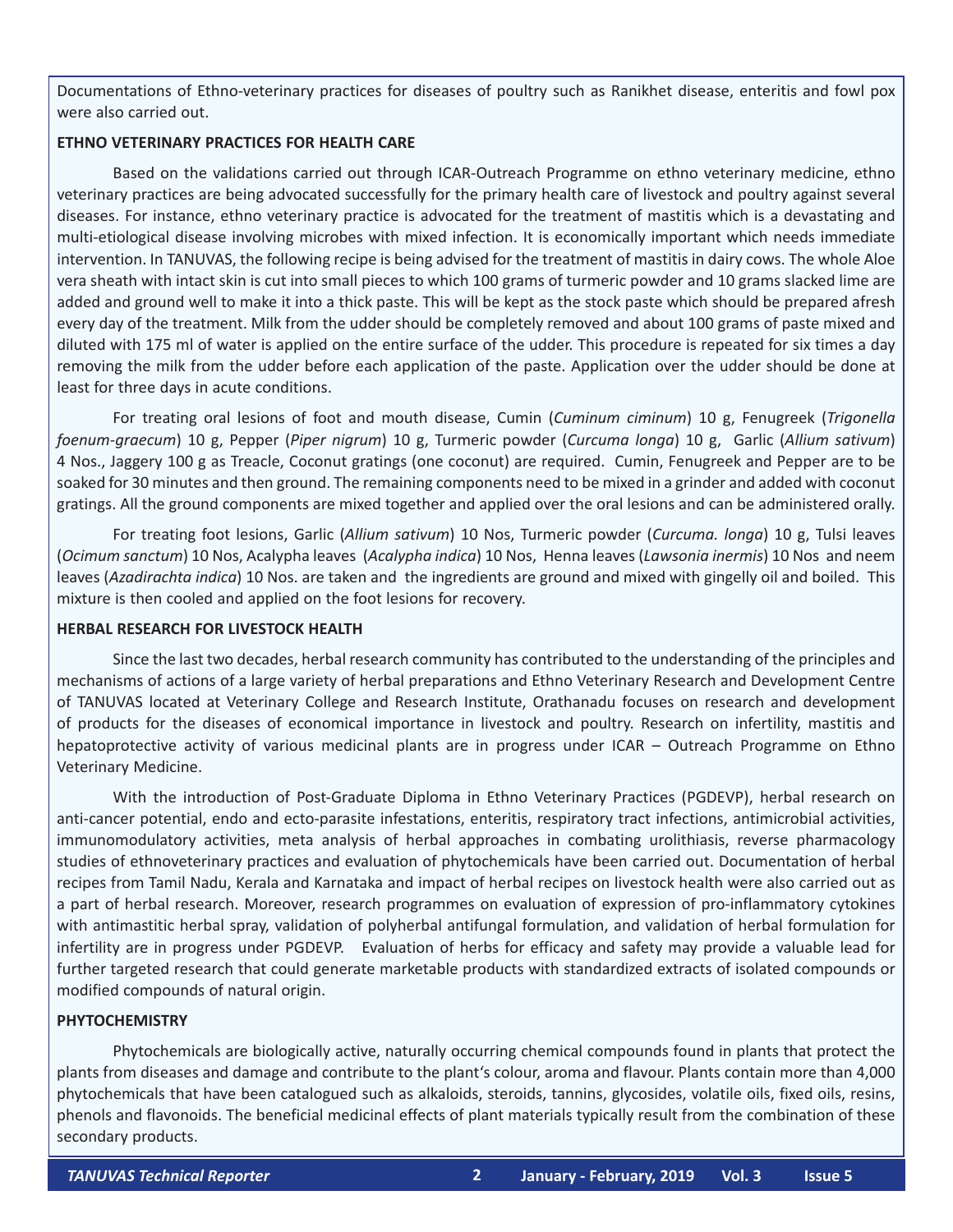Phytochemicals accumulate in different parts of the plants, such as in the roots, stems, leaves, flowers, fruits or seeds. Many phytochemicals, particularly the pigment molecules, are often concentrated in the outer layers of various plant tissues. The levels of the phytochemicals vary from plant to plant depending on the variety, processing and growing conditions. These phytoconstituents along with nutrients and fibers form an integrated part of defence system against various diseases and stress conditions and therefore most of these constituents are potent bioactive compounds which can be used as precursors for the synthesis of useful drugs. Phytochemicals are known to possess antioxidant, antibacterial, antifungal, antidiabetic, anti-inflammatory, anticancer property and the development of drug resistance and the undesirable side effects of antibiotics have led to the search for new antimicrobial agents in the plant kingdom with unique chemical structure and unexploited mode of action. Hence, screening of plants for the presence of natural chemicals with beneficial properties is essential and is now aided by the development of rapid and accurate phyto-analytical methods. These advanced phyto-analytical facilities has been established at Ethno Veterinary R&D Centre, Orathanadu for finger printing and quantification of phytochemistry in plants.

#### **FUTURE PERSPECTIVES**

 Mainstreaming of ethno veterinary practices in veterinary curriculum and research might facilitate herbal research in academia with the hypotheses rested with traditional healers on health care of livestock and poultry. Through increased research ethno veterinary knowledge could be authenticated, further loss of ethnoveterinary practices could be prevented and livestock production and health can be augmented for the farmers.

References on request email: ranganathan.v@tanuvas.ac.in

#### **V. Ranganathan**

**Professor and Head, Department of Veterinary Pharmacology and Toxicology, VC&RI, Orathanadu, Thanjavur District**

# **RESEARCH HIGHLIGHTS (2017-18)**

**Developing feeding strategy for methane mitigation by supplemental medium chain fatty acids (MCFA) and** *Saccharomyces cerevisiae* **to ruminants in paddy straw based ration**

- The minimum dose of coconut oil and *S. cerevisiae* at 1.6 % + 0.8 X 107 CFU in combination decreased the maximum methane (mL) per 100 mg of truly digested substrate by 20.08 % than control by *in vitro* gas production technique.
- A A feeding strategy was developed by supplementing MCFA through coconut oil at 104 mL/ animal/ day and *S. cerevisiae* at 2.4 X 1011/ animal/ day in 60:40 ratio of paddy straw and concentrate based ration which was reduced the methane emission by 8.09% in indigenous dairy cattle.

**Research Scholar: Gawande Vaibhav Manikrao** Department of Animal Nutrition, Madras Veterinary College, Chennai – 600 007. **Chairman: Dr. A. Bharathidhasan.**

#### **Analysis of benzimidazole resistance in** *Haemonchus contortus* **of sheep in north eastern zone of Tamil Nadu**

- ▲ Out of 591 dung samples from sheep of different districts in the North Eastern zone of Tamil Nadu screened by floatation technique, 460 were found to be positive for gastrointestinal parasites with predominantly strongyles.
- Morphological identification of larvae revealed the predominance of *H. contortus*. By species specific PCR, 400 L3 larvae were identified as *H. contortus* out of the 446 larvae screened, giving a positivity rate of 89.69 per cent.
- Genotyping of β tubulin isotype 1 gene of *H. contortus* population showed higher frequency of the heterozygous resistant (rS) genotype.